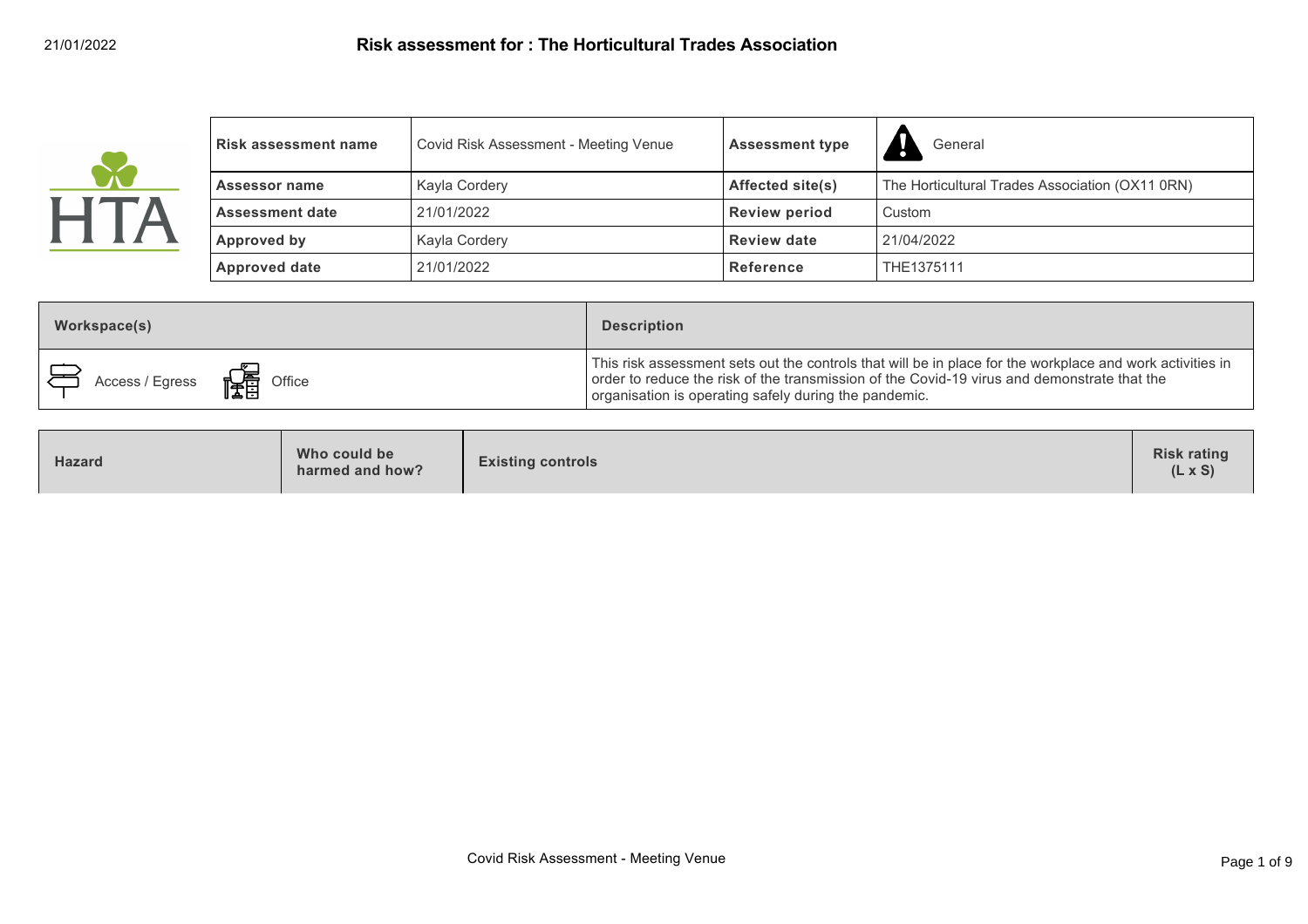

People On The Premises -The attendance of people in the premises may increase the risk of Covid-19 transmission.

Venue Administrator, HR **Executive** 

How? Where more than 1 person attends site that are not from the same household, it increases the risk of transmission of the Covid-19 virus.



**Emergency Plans Updated And Communicated**

First Aid Procedures will be reviewed and staff trained in guidance relating to CPR (current government guidance on Adult CPR is perform chest compressions only) and other personal care needed during first aid treatment.

Those assisting others in emergencies should ensure they carry out stringent hygiene control afterwards including thorough handwashing.



**Pro-active Monitoring In Place**

Pro-active monitoring in place to ensure that visitors are adhering to controls and that control measures are adequate and effective.



### **Signage In Place To Remind Visitors Of The Controls**

Posters and signs to be used to remind visitors of the requirement to wash hands frequently and to practice good respiratory hygiene (coughs and sneezes).



#### **Ventilation On Site Increased As Much As Possible.**

Windows and doors opened as much as possible to increase ventilation in all meetings rooms where possible.

# **Will Follow Test, Trace And Isolation Requirements**

Where visitors are required to isolate due to themselves or their household/bubble having symptoms or positive test result, being required by NHS Test & Trace or due to travel quarantine requirements they will not be permitted to attend Horticulture House.



Medium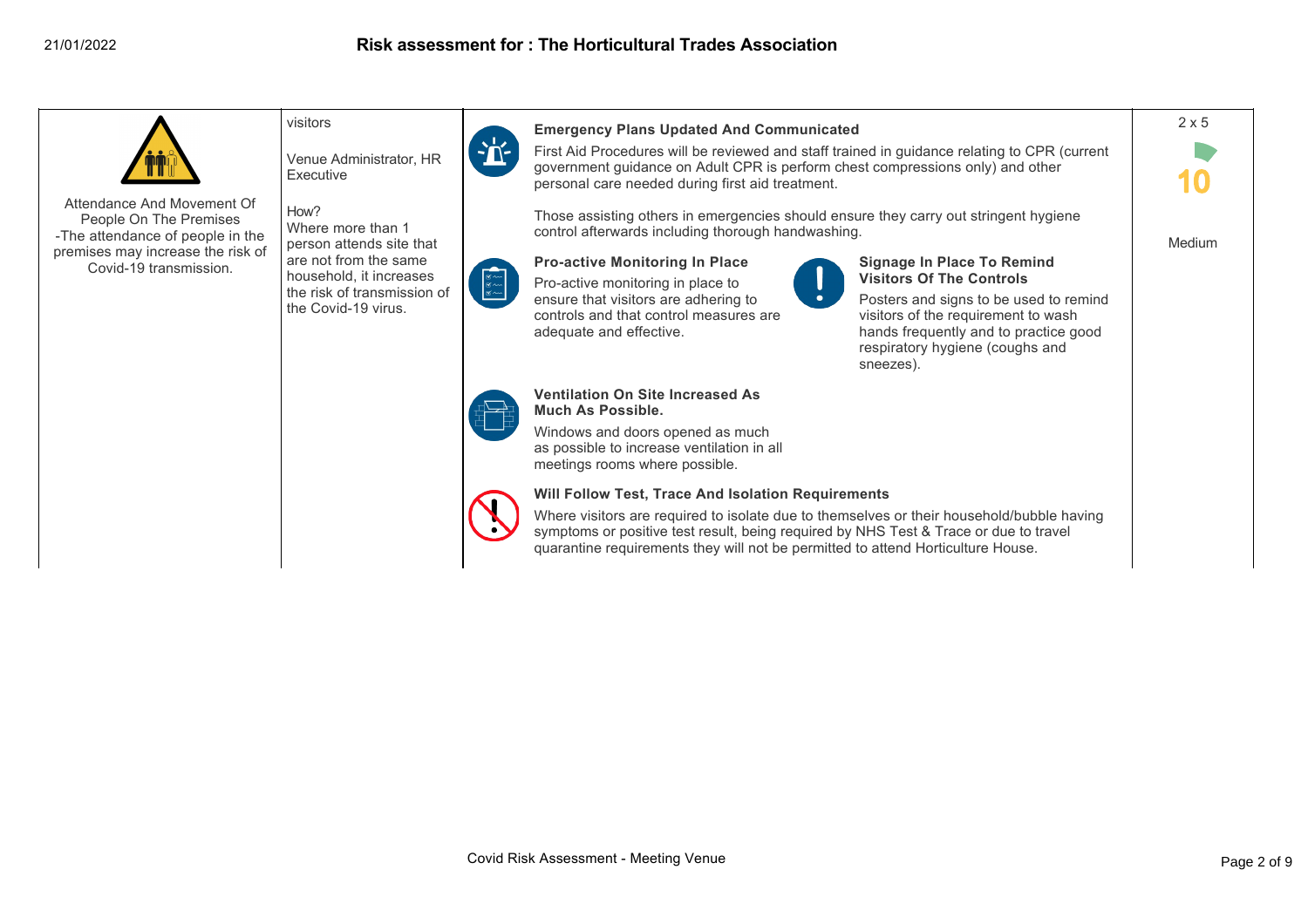| <b>Hazard</b>                                                                                                   | Who could be<br>harmed and how?                                                                                                             | <b>Existing controls</b>                                                                                                                                                                                                                                                                                                                                                                                                                                                                                                                                                                                                                                                                                                                    | <b>Risk rating</b><br>$(L \times S)$ |
|-----------------------------------------------------------------------------------------------------------------|---------------------------------------------------------------------------------------------------------------------------------------------|---------------------------------------------------------------------------------------------------------------------------------------------------------------------------------------------------------------------------------------------------------------------------------------------------------------------------------------------------------------------------------------------------------------------------------------------------------------------------------------------------------------------------------------------------------------------------------------------------------------------------------------------------------------------------------------------------------------------------------------------|--------------------------------------|
| Cleaning To Reduce Transmission<br>Of Covid-19<br>- Risk of exposure to Covid-19 whilst<br>cleaning work areas. | Contractors, visitors<br>Venue Administrator, HR<br>Executive<br>How?<br>Cleaning areas where<br>Covid-19 may be present                    | Appropriate Disinfectant Products Used In Line With COSHH Assessment.<br>Appropriate disinfectant to be used in line with the cleaning contractors COSHH<br>assessment.<br>The product will be used in line with instructions for use and dilution rates and appropriate<br>PPE provided and worn where indicated.<br><b>Areas Will Be Cleared Of Waste</b><br><b>Cleaning Of Premises Before Work</b>                                                                                                                                                                                                                                                                                                                                      | $2 \times 5$<br>Medium               |
|                                                                                                                 | may lead to exposure to<br>the virus. However-the<br>cleaning of all areas<br>correctly will reduce the<br>risk of transmission<br>overall. | <b>Frequently</b><br><b>Commences</b><br><u>ist</u><br>Increased waste collection in place in<br>Assessment of cleaning requirements<br>catering/break areas.<br>will be carried out prior to premises<br>opening and appropriate cleaning will<br>Removal of all personal items at the<br>take place.<br>end of meeting.<br><b>Increased Cleaning Frequency Of Cleaning Throughout Site</b><br>There will be a high standard cleaning regime in place throughout premises with a specific<br>focus on higher risk areas such as all public areas, washrooms and lifts and common<br>touchpoints and surfaces.<br>Stringent Cleaning regime for food serving areas- including cleaning of catering area<br>furniture, crockery and cutlery. |                                      |
|                                                                                                                 |                                                                                                                                             | Stringent room cleaning protocols in place will focus on critical touch points including<br>handles, switches, remote controls and high contact furniture.<br>Sufficient time will be left between bookings to allow for thorough cleaning before next<br>visitors arrive.<br><b>Rooms Not Released For Next</b><br><b>Meeting Until Cleaned Thoroughly</b><br>Following a meeting the room will be<br>thoroughly cleaned. The room will not<br>be able to be booked out until this has<br>been completed.                                                                                                                                                                                                                                  |                                      |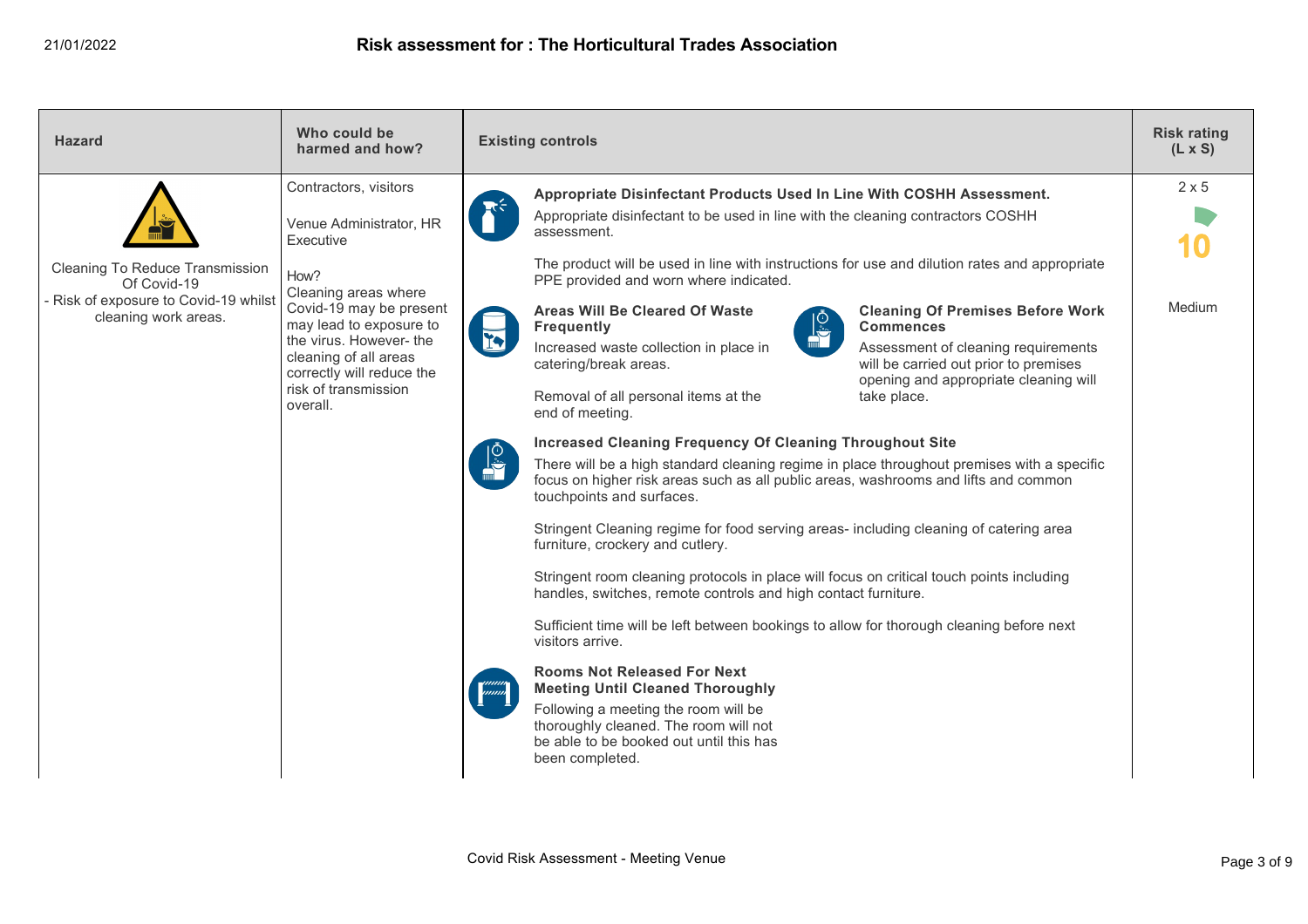| <b>Hazard</b>                                                                                                                                                                                                                 | Who could be<br>harmed and how?                                                                                                                                                                                                                                   | <b>Existing controls</b>                                                                                                                                                                                                                                                                                                                                                                                                                                                                                                                                                                                                                                                                                                                                                                                 | <b>Risk rating</b><br>$(L \times S)$ |
|-------------------------------------------------------------------------------------------------------------------------------------------------------------------------------------------------------------------------------|-------------------------------------------------------------------------------------------------------------------------------------------------------------------------------------------------------------------------------------------------------------------|----------------------------------------------------------------------------------------------------------------------------------------------------------------------------------------------------------------------------------------------------------------------------------------------------------------------------------------------------------------------------------------------------------------------------------------------------------------------------------------------------------------------------------------------------------------------------------------------------------------------------------------------------------------------------------------------------------------------------------------------------------------------------------------------------------|--------------------------------------|
| Common Areas<br>- Due to areas being frequently<br>utilised the potential for infection is<br>increased. This includes stairwells,<br>waiting areas, seating areas as well<br>as toilets, changing room and<br>kitchen areas. | visitors<br>Venue Administrator, HR<br>Executive<br>How?<br>Common areas may<br>restrict the ability to<br>maintain social distancing.<br>Due to heavy foot fall,<br>surfaces may be touched<br>more frequently and<br>individuals may cross<br>paths more often. | <b>Regular Cleaning Of Touch Points.</b><br>All common touch points will have<br>wipes available to wipe over anything<br>touched before and after use.<br>Disposable wipes will be used where<br>possible to reduce transmission.                                                                                                                                                                                                                                                                                                                                                                                                                                                                                                                                                                       | $2 \times 5$<br>Medium               |
| <b>Hygiene Control</b><br>Poor hand hygiene and respiratory<br>hygiene control may lead to an<br>increase in surface contamination.                                                                                           | visitors<br>Venue Administrator, HR<br>Executive<br>How?<br>Increased risk of surfaces<br>becoming contaminated<br>with pathogens including<br>Covid-19 leading to<br>spread of infection.                                                                        | Signs And Posters In Use To Remind To Practise Good Hygiene<br>Relevant posters and signs displayed to remind visitors of the need to wash hands for at<br>least 20 seconds on a frequent basis.<br>Also signs to remind visitors to practice good respiratory hygiene - catching of coughing<br>and sneezes and correct disposal of tissues followed by hand washing.<br>Sustained High Standards Of Hand Hygiene Throughout The Premises<br><b>Rode</b><br>Excellent standards of hand hygiene will be in place at all times especially in higher risk<br>areas such as food serving as well as housekeeping activities.<br>This includes the frequent washing of hands for at least 20 seconds - especially after being<br>in a public place, sneezing, coughing, blowing nose or handling equipment. | $2 \times 5$<br>Medium               |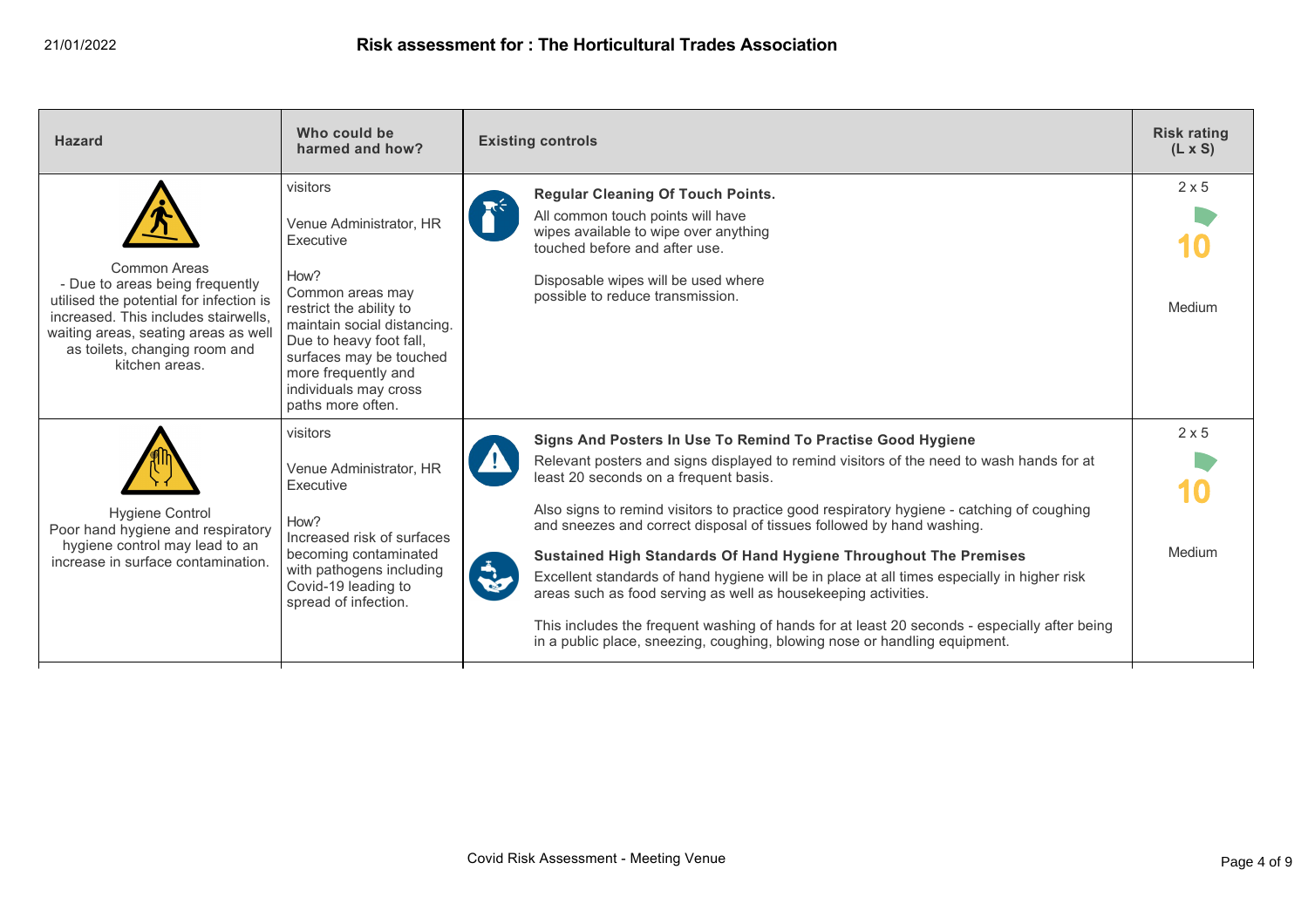| <b>Hazard</b>                                                                                     | Who could be<br>harmed and how?                                                                                                                                                                                                                                                                         | <b>Existing controls</b>                                                                                                                                                                                                                                                                                                                                                                                                                                                                                                                                                                                                                                                                                                                                                                                                                                                                                                                                                                                                                                                                                                                                                                                                                                                                                                                                                             | <b>Risk rating</b><br>$(L \times S)$ |
|---------------------------------------------------------------------------------------------------|---------------------------------------------------------------------------------------------------------------------------------------------------------------------------------------------------------------------------------------------------------------------------------------------------------|--------------------------------------------------------------------------------------------------------------------------------------------------------------------------------------------------------------------------------------------------------------------------------------------------------------------------------------------------------------------------------------------------------------------------------------------------------------------------------------------------------------------------------------------------------------------------------------------------------------------------------------------------------------------------------------------------------------------------------------------------------------------------------------------------------------------------------------------------------------------------------------------------------------------------------------------------------------------------------------------------------------------------------------------------------------------------------------------------------------------------------------------------------------------------------------------------------------------------------------------------------------------------------------------------------------------------------------------------------------------------------------|--------------------------------------|
| Individuals Displaying Symptoms<br>- People developing on-set of<br>symptoms within the premises. | visitors<br>Venue Administrator, HR<br>Executive<br>How?<br>An individual could<br>develop symptoms of<br>Covid-19, which includes a<br>high/raised temperature, a<br>new/continuous cough or<br>loss of sense of taste or<br>smell which may lead to<br>increased risk of<br>transmission of Covid-19. | Area Cleaned Thoroughly Using Disinfectant Following Guidelines.<br><b>DESCRIPTION</b><br>Decontamination-in-non-healthcare-settings<br>If dealing with bodily fluids or suspected Covid-19 person then extra precautions will be<br>needed which will include protection for eyes, nose and mouth in addition to the gloves and<br>aprons.<br>For disposal these should be then double-bagged and labelled and stored safely and<br>securely for 72 hours before disposal by normal means of collection.<br>HTA staff will not undertake cleaning<br><b>Good Hand Washing/Hygiene</b><br><b>Procedures Observed</b><br>Visitors should be carrying out regular<br>hand washing for at least 20 seconds<br>using soap and water or use of a<br>sanitiser if this is not available.<br>Visitors Not Permitted On Site If They Should Be Isolating<br>Visitors will be asked if they have symptoms or should be isolating before a booking is made<br>and will not be permitted to attend until their isolation period has been completed.<br>Visitors who appear symptomatic upon presentation at the site will be not permitted entry.<br><b>Visitors Not To Return To HH And</b><br><b>Should Self-Isolate</b><br>For those displaying symptoms,<br>isolation will be exercised immediately,<br>the meeting facilitator and venue<br>administrator will be informed<br>immediately. | $4 \times 6$<br>Medium               |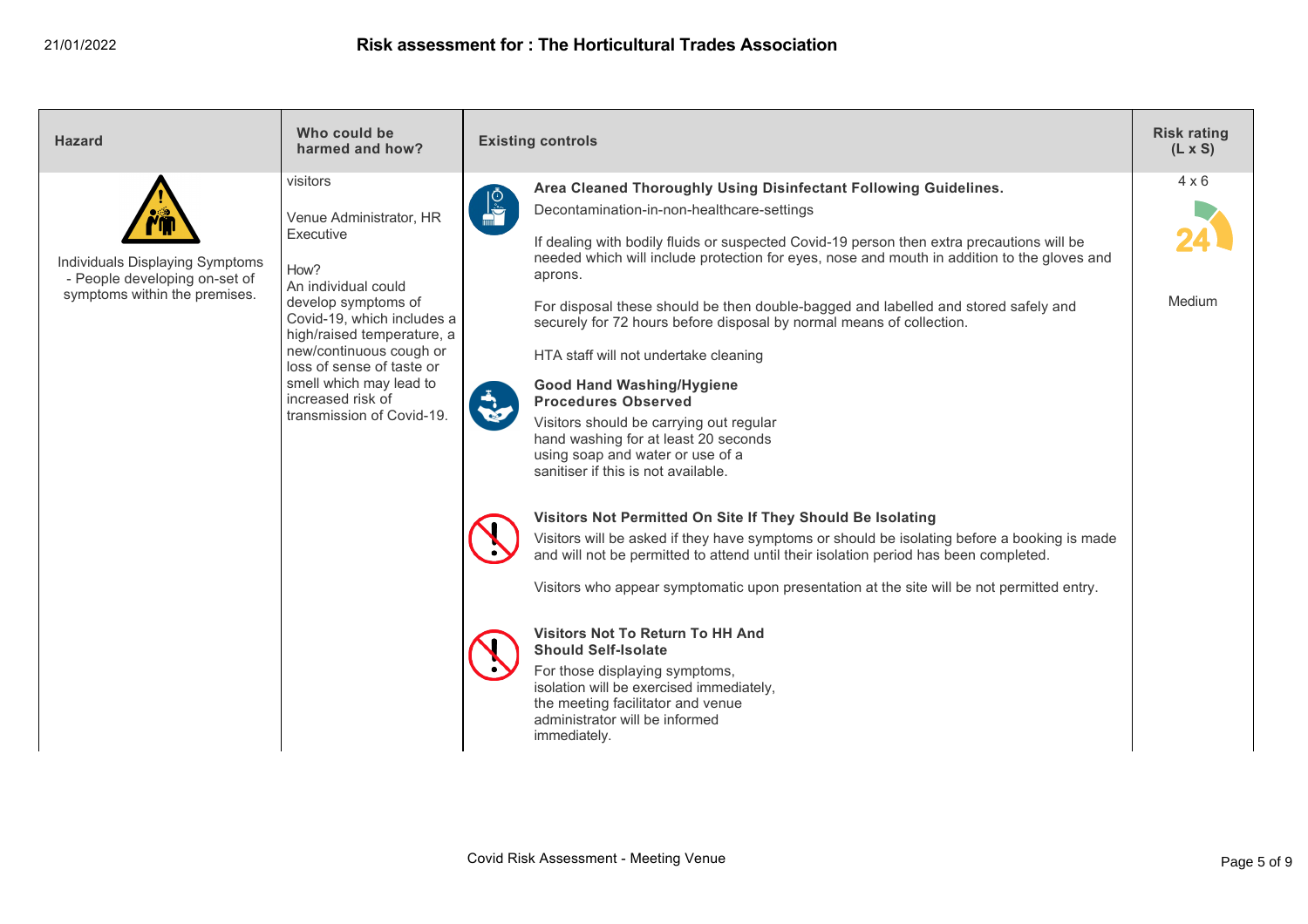| <b>Hazard</b> | Who could be<br>harmed and how? | <b>Existing controls</b>                                                                                                                                                                                                                                                                                                                                                                                                                                                                                                                                                                                                                                                |  |
|---------------|---------------------------------|-------------------------------------------------------------------------------------------------------------------------------------------------------------------------------------------------------------------------------------------------------------------------------------------------------------------------------------------------------------------------------------------------------------------------------------------------------------------------------------------------------------------------------------------------------------------------------------------------------------------------------------------------------------------------|--|
|               |                                 | Waste Disposed Of With Care With Local Guidelines.<br>Any waste from areas where symptomatic people have worked- including the PPE and<br><b>TV</b><br>cleaning items that have been used will be double-bagged and labelled and disposed of 72<br>hours with normal collection arrangements - or if test results come back negative where<br>applicable.<br>If unable to store the waste then arrangements for clinical waste collection will be made.<br><b>Will Follow Government Advice On</b><br><b>Testing And Tracing</b><br>Will follow the relevant protocol for<br>booking a Covid-19 test and any<br>subsequent tracing and isolation that<br>should follow. |  |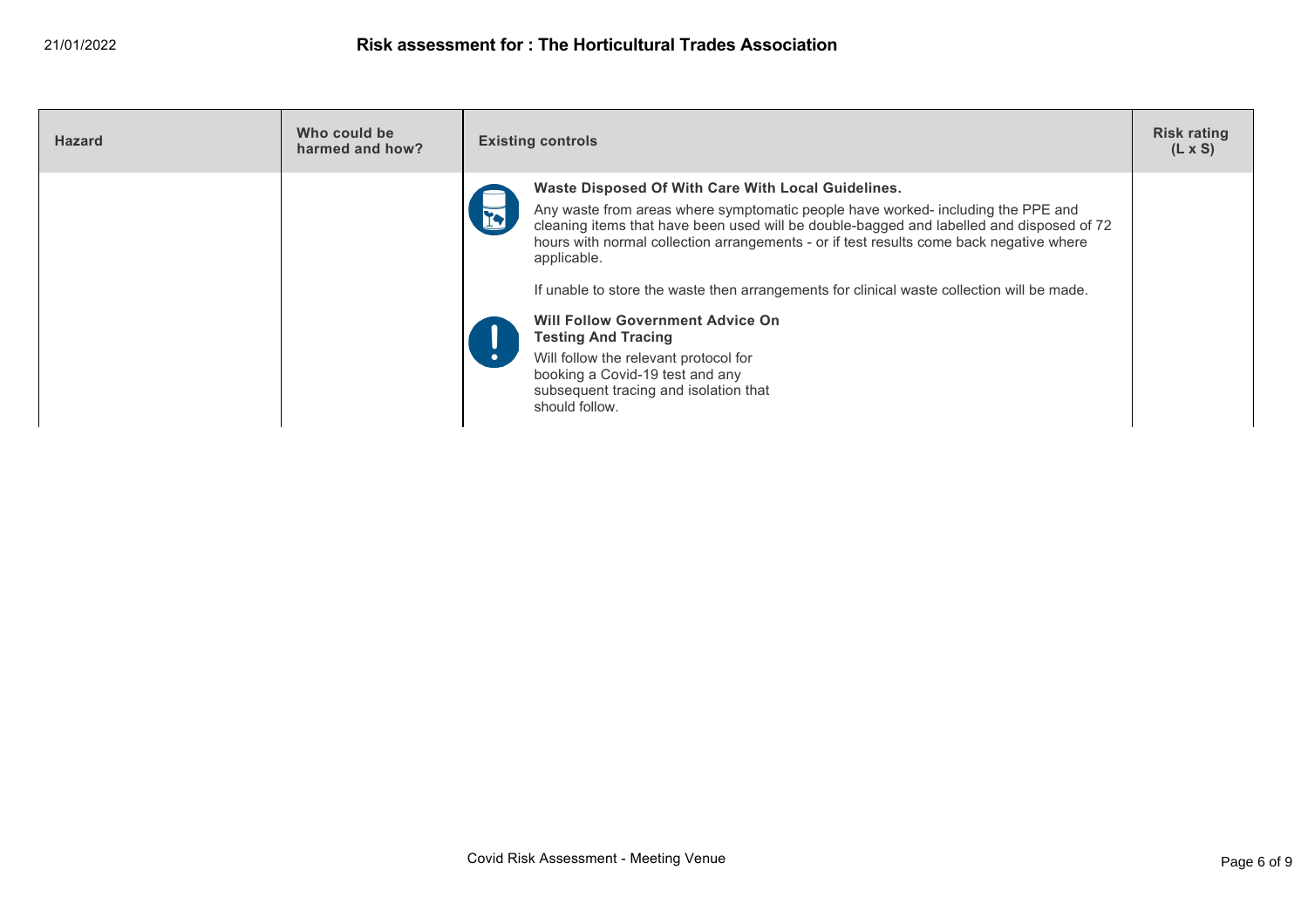| <b>Hazard</b>                                                                             | Who could be<br>harmed and how?                                                                                                    | <b>Existing controls</b>                                                                                                                                                                                                                                                                                                                                                                                                                                                                                                                                                                                                                                                                                                                                                                                                                                                                                                                                                                                                                                                                                                                                                                                                                                                                                                                                                        | <b>Risk rating</b><br>$(L \times S)$ |
|-------------------------------------------------------------------------------------------|------------------------------------------------------------------------------------------------------------------------------------|---------------------------------------------------------------------------------------------------------------------------------------------------------------------------------------------------------------------------------------------------------------------------------------------------------------------------------------------------------------------------------------------------------------------------------------------------------------------------------------------------------------------------------------------------------------------------------------------------------------------------------------------------------------------------------------------------------------------------------------------------------------------------------------------------------------------------------------------------------------------------------------------------------------------------------------------------------------------------------------------------------------------------------------------------------------------------------------------------------------------------------------------------------------------------------------------------------------------------------------------------------------------------------------------------------------------------------------------------------------------------------|--------------------------------------|
| Managing Visitors Coming To Site.<br>Visitors & customers attending site<br>for meetings. | visitors<br>Venue Administrator, HR<br>Executive<br>How?<br>Transmission of Covid-19<br>between visitors to site<br>and employees. | <b>Careful Management Of Shared Facilities</b><br>Access to facilities is strictly controlled with wipes available for visitors to wipe over anything<br>they touch.<br>Shared facilities will be cleaned between uses by different visitors.<br>Personal items will be cleared from facilities after use.<br>Visitors will be provided with clear instructions on the use of the facilities.<br><b>Increased Cleaning Regime In</b><br><b>Increased Hand Washing</b><br><b>Place For Touch Points And</b><br><b>Provisions</b><br>Interfaces.<br>Hand Washing encouraged through<br>provision of more facilities.<br>Increased cleaning of areas where<br>there are interactions with visitors will<br>Use of Sanitiser where this is not<br>be carried out. This includes, handles,<br>handrails, reception desks etc.<br>possible.<br><b>Sanitiser Available At Visitor</b><br>Interfaces.<br>Sanitiser available at locations where<br>visitors will be present including<br>reception and lobby areas, lifts etc.<br><b>Visitor Records Maintained</b><br>Records of those who have attended site to be maintained by the venue administrator for at<br>least 21 days to support the NHS Test and Trace Service.<br>Visitors will be required to sign in at the reception with the venue administrator, and will<br>need to follow the latest visitor notice as displayed. | $3 \times 5$<br>Medium               |
| Meetings<br>People coming together in close<br>proximity to attend meetings.              | visitors<br>Venue Administrator, HR<br>Executive<br>How?<br>Increased risk of<br>transmission of Covid 19                          | <b>Sanitiser &amp; Wipes To Be Provided</b><br>As well as handwashing before and<br>after the meeting, hand sanitiser will be<br>provided for use for meeting<br>participants.                                                                                                                                                                                                                                                                                                                                                                                                                                                                                                                                                                                                                                                                                                                                                                                                                                                                                                                                                                                                                                                                                                                                                                                                  | $2 \times 5$<br>Medium               |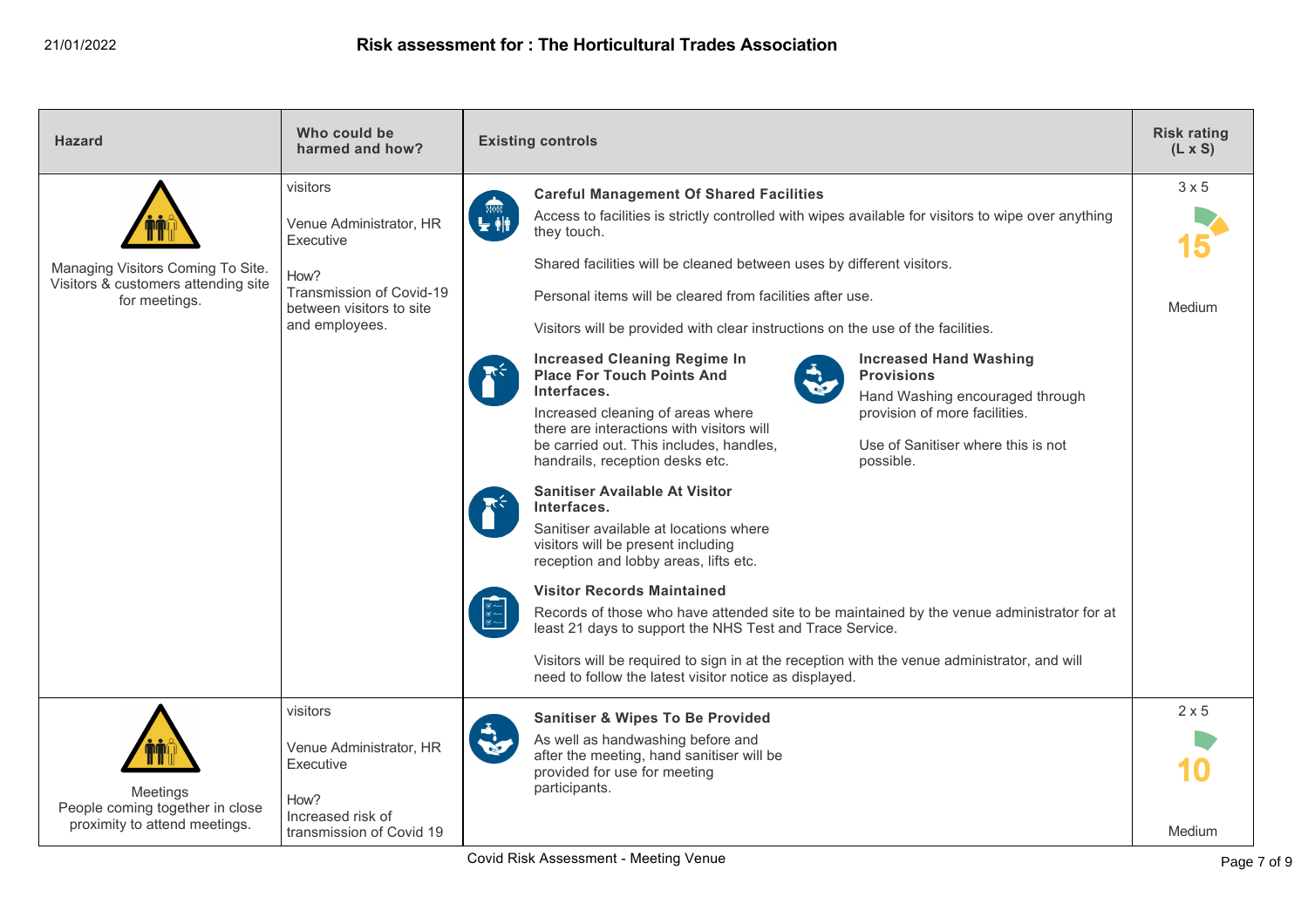## **Further control measures**

None required

# **Operating procedures**

The most up to date guidance for the UK can be found here: England: https://www.gov.uk/guidance/working-safely-during-coronavirus-covid-19